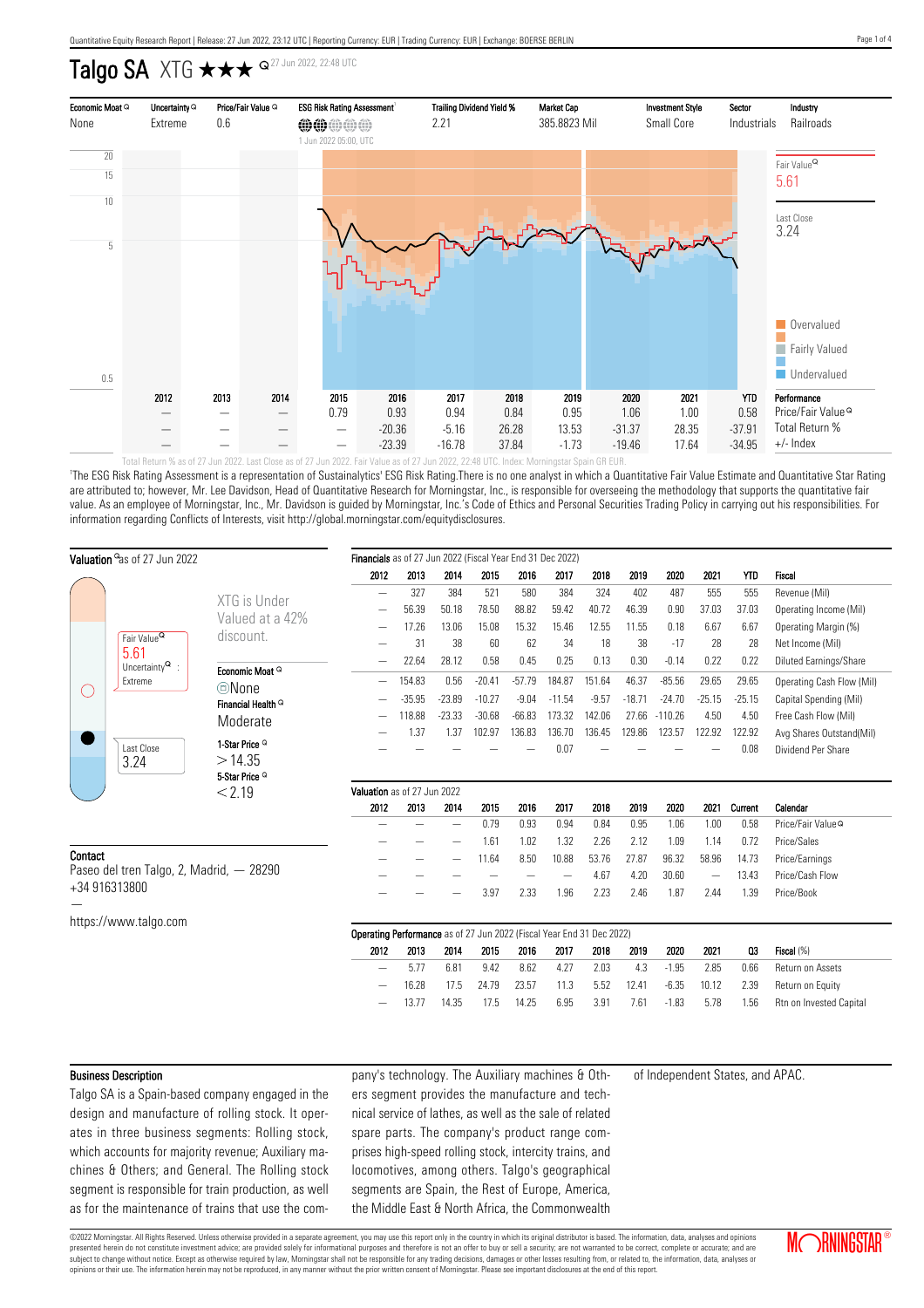# Quantitative Equity Reports Overview

The quantitative report on equities consists of data, statistics and quantitative equity ratings on equity securities. Morningstar, Inc.'s quantitative equity ratings are forward looking and are generated by a statistical model that is based on Morningstar Inc.'s analyst-driven equity ratings and quantitative statistics. Given the nature of the quantitative report and the quantitative ratings, there is no one analyst in which a given report is attributed to; however, Mr. Lee Davidson, Head of Quantitative Research for Morningstar, Inc., is responsible for overseeing the methodology that supports the quantitative equity ratings used in this report. As an employee of Morningstar, Inc., Mr. Davidson is guided by Morningstar, Inc.'s Code of Ethics and Personal Securities Trading Policy in carrying out his responsibilities.

## Quantitative Equity Ratings

Morningstar's quantitative equity ratings consist of: (i) Quantitative Fair Value Estimate, (ii) Quantitative Star Rating, (iii) Quantitative Uncertainty, (iv) Quantitative Economic Moat, and (v) Quantitative Financial Health (collectively the "Quantitative Ratings).

The Quantitative Ratings are calculated daily and derived from the analystdriven ratings of a company's peers as determined by statistical algorithms. Morningstar, Inc. ("Morningstar", "we", "our") calculates Quantitative Ratings for companies whether or not it already provides analyst ratings and qualitative coverage. In some cases, the Quantitative Ratings may differ from the analyst ratings because a company's analyst-driven ratings can significantly differ from other companies in its peer group.

i. **Quantitative Fair Value Estimate:** Intended to represent Morningstar's estimate of the per share dollar amount that a company's equity is worth today. Morningstar calculates the Quantitative Fair Value Estimate using a statistical model derived from the Fair Value Estimate Morningstar's equity analysts assign to companies. Please go to http://global.morningstar.com/ equitydisclosures for information about Fair Value Estimate Morningstar's equity analysts assign to companies.

ii. **Quantitative Economic Moat:** Intended to describe the strength of a firm's competitive position. It is calculated using an algorithm designed to predict the Economic Moat rating a Morningstar analyst would assign to the stock. The rating is expressed as Narrow, Wide, or None.

**Narrow** – assigned when the probability of a stock receiving a "Wide Moat" rating by an analyst is greater than 70% but less than 99%.

Wide – assigned when the probability of a stock receiving a "Wide Moat" rating by an analyst is greater than 99%.

None – assigned when the probability of an analyst receiving a "Wide Moat" rating by an analyst is less than 70%.

iii. **Quantitative Star Rating:** Intended to be the summary rating based on the combination of our Quantitative Fair Value Estimate, current market price, Quantitative Uncertainty Rating, and momentum. The rating is expressed as One-Star, Two-Star, Three-Star, Four-Star, and Five-Star.

- $\star$  the stock is overvalued with a reasonable margin of safety. Log (Quant FVE/Price) < -1\*Quantitative Uncertainty
- Micro-Caps: Log (Quant FVE/Price) < -1.5\*Quantitative Uncertainty  $\star \star$  - the stock is somewhat overvalued.

Log (Quant FVE/Price) between (-1\*Quantitative Uncertainty, -0.5\*Quantitative Uncertainty)

Micro-Caps: Log (Quant FVE/Price) between (-1.5\*Quantitative Uncertainty, - 0.75\*Quantitative Uncertainty)

 $\star \star \star$  – the stock is approximately fairly valued.

Log (Quant FVE/Price) between (-0.5\*Quantitative Uncertainty, 0.5\*Quantitative Uncertainty)

Micro-Caps: Log (Quant FVE/Price) between (-0.75\*Quantitative Uncertainty, 0.75\*Quantitative Uncertainty)

 $\star \star \star \star$  – the stock is somewhat undervalued.

Log (Quant FVE/Price) between (0.5\*Quantitative Uncertainty, 1\*Quantitative

Uncertainty)

Micro-Caps: Log (Quant FVE/Price) between (0.75\*Quantitative Uncertainty, 1.5\*Quantitative Uncertainty)

 $\star \star \star \star$  – the stock is undervalued with a reasonable margin of safety. Log (Quant FVE/Price) > 1\*Quantitative Uncertainty

Micro-Caps: Log (Quant FVE/Price) > 1.5\*Quantitative Uncertainty

After the initial calculation for the star rating, there is a final filtering step based on the momentum of the company. We rank the companies based on their 12-1 month momentum, then restrict those below the 30th percentile to a maximum of 3 stars.

iv. **Quantitative Uncertainty:** Intended to represent Morningstar's level of uncertainty about the accuracy of the Quantitative Fair Value Estimate. Generally, the lower the Quantitative Uncertainty, the narrower the potential range of outcomes for that particular company. The rating is expressed as Low, Medium, High, Very High, and Extreme.

**Low** – the interguartile range for possible fair values is less than  $10\%$ 

**Medium** – the interquartile range for possible fair values is less than  $15\%$ but greater than 10%

High – the interquartile range for possible fair values is less than 35% but greater than 15%

Very High – the interquartile range for possible fair values is less than 80% but greater than 35%

**Extreme** – the interquartile range for possible fair values is greater than 80%

v. Quantitative Financial Health: Intended to reflect the probability that a firm will face financial distress in the near future. The calculation uses a predictive model designed to anticipate when a company may default on its financial obligations. The rating is expressed as Weak, Moderate, and Strong.

**Weak**  $-$  assigned when Quantitative Financial Health  $< 0.2$ 

Moderate – assigned when Quantitative Financial Health is between 0.2 and 0.7

**Strong** – assigned when Quantitative Financial Health  $> 0.7$ 

## Other Definitions

i. Last Close  $-$  Price of the stock as of the close of the market of the last trading day before date of the report.

ii. **Quantitative Valuation**– Using the below terms, intended to denote the relationship between the security's Last Price and Morningstar's quantitative fair value estimate for that security.

Undervalued – Last Price is below Morningstar's quantitative fair value estimate.

Farily Valued – Last Price is in line with Morningstar's quantitative fair value estimate.

Farily Valued – Last Price is in line with Morningstar's quantitative fair value estimate.

Overvalued – Last Price is above Morningstar's quantitative fair value estimate.

Sustainalytics ESG Risk Rating Assessment: The ESG Risk Rating Assessment is provided by Sustainalytics; a Morningstar company. Sustainalytics' ESG Risk Ratings measure the degree to which company's economic value at risk is driven by environment, social and governance (ESG) factors.

Sustainalytics analyzes over 1,300 data points to assess a company's exposure to and management of ESG risks. In other words, ESG Risk Ratings measures a company's unmanaged ESG Risks represented as a quantitative score. Unmanaged Risk is measured on an open-ended scale starting at zero (no risk) with lower scores representing less unmanaged risk and, for 95% of cases, the unmanaged ESG Risk score is below 50.

Based on their quantitative scores, companies are grouped into one of five Risk Categories (negligible, low, medium, high, severe). These risk categories are absolute, meaning that a 'high risk' assessment reflects a comparable degree of unmanaged ESG risk across all subindustries covered.

The ESG Risk Rating Assessment is a visual representation of Sustainalytics

©2022 Morningstar. All Rights Reserved. Unless otherwise provided in a separate agreement, you may use this report only in the country in which its original distributor is based. The information, data, analyses and opinions presented herein do not constitute investment advice; are provided solely for informational purposes and therefore is not an offer to buy or sell a security; are not warranted to be correct, complete or accurate; and are subject to change without notice. Except as otherwise required by law, Morningstar shall not be responsible for any trading decisions, damages or other losses resulting from, or related to, the information, data, analyses or opinions or their use. The information herein may not be reproduced, in any manner without the prior written consent of Morningstar. Please see important disclosures at the end of this report.

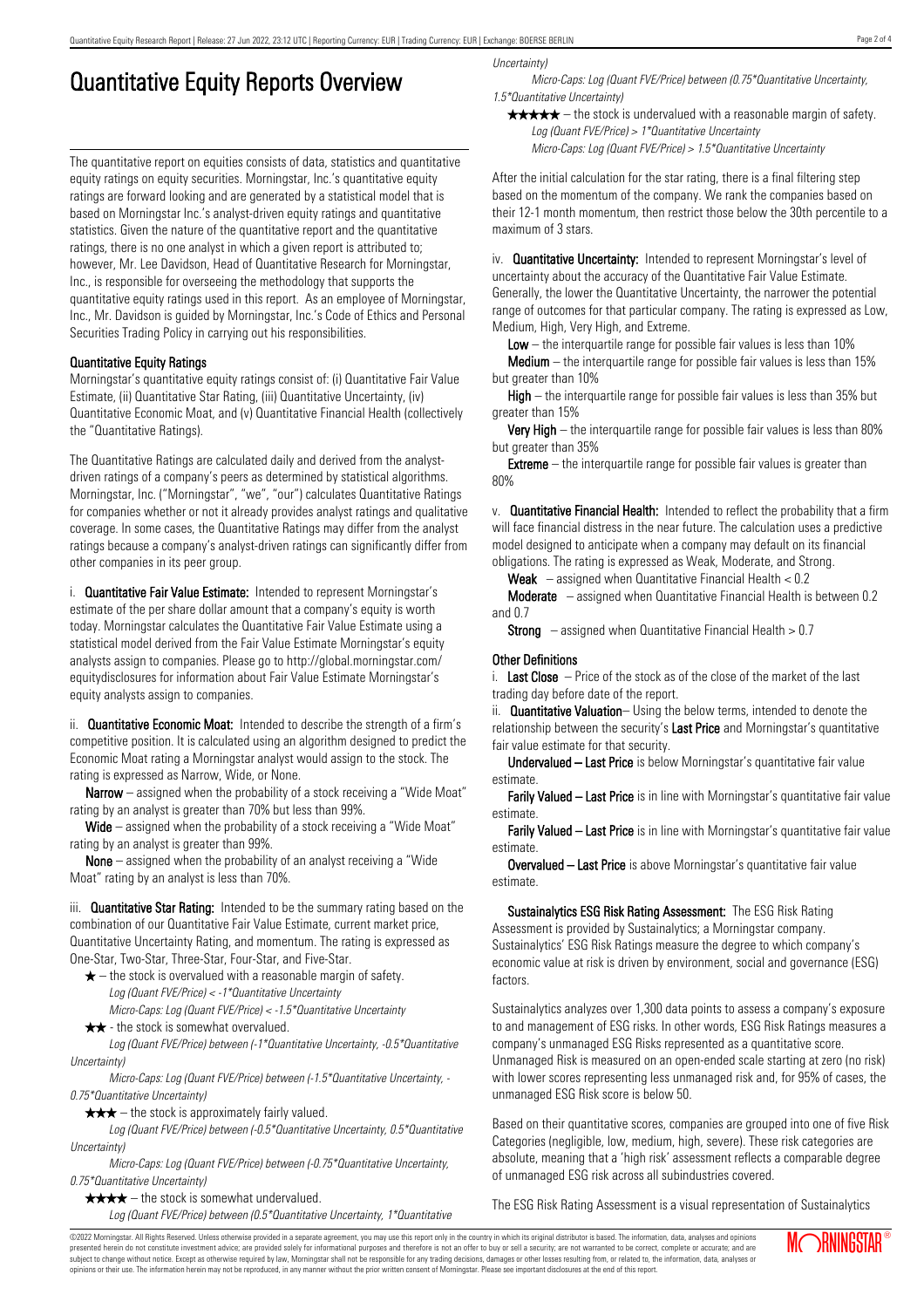ESG Risk Categories on a 1 to 5 scale. Companies with Negligible Risk = 5 Globes, Low Risk = 4, Medium Risk =  $3$  Globes, High Risk =  $2$  Globes, Severe Risk = 1 Globe. For more information, please visit sustainalytics.com/esgratings/

Ratings should not be used as the sole basis in evaluating a company or security. Ratings involve unknown risks and uncertainties which may cause our expectations not to occur or to differ significantly from what was expected and should not be considered an offer or solicitation to buy or sell a security.

This Report has not been made available to the issuer of the security prior to publication.

#### Risk Warning

Please note that investments in securities are subject to market and other risks and there is no assurance or guarantee that the intended investment objectives will be achieved. Past performance of a security may or may not be sustained in future and is no indication of future performance. A security investment return and an investor's principal value will fluctuate so that, when redeemed, an investor's shares may be worth more or less than their original cost. A security's current investment performance may be lower or higher than the investment performance noted within the report.

The quantitative equity ratings are not statements of fact. Morningstar does not guarantee the completeness or accuracy of the assumptions or models used in determining the quantitative equity ratings. In addition, there is the risk that the price target will not be met due to such things as unforeseen changes in demand for the company's products, changes in management, technology, economic development, interest rate development, operating and/or material costs, competitive pressure, supervisory law, exchange rate, and tax rate. For investments in foreign markets there are further risks, generally based on exchange rate changes or changes in political and social conditions. A change in the fundamental factors underlying the quantitative equity ratings can mean that the valuation is subsequently no longer accurate.

For more information about Morningstar's quantitative methodology, please visit www.corporate.morningstar.com.

# General Disclosure

The Quantitative Equity Report ("Report") is derived from data, statistics and information within Morningstar, Inc.'s database as of the date of the Report and is subject to change without notice. The Report is for informational purposes only, intended for financial professionals and/or sophisticated investors ("Users") and should not be the sole piece of information used by such Users or their clients in making an investment decision. While Morningstar has obtained data, statistics and information from sources it believes to be reliable, Morningstar does not perform an audit or seeks independent verification of any of the data, statistics, and information it receives.

The quantitative equity ratings noted the Report are provided in good faith, are as of the date of the Report and are subject to change. While Morningstar has obtained data, statistics and information from sources it believes to be reliable, Morningstar does not perform an audit or seeks independent verification of any of the data, statistics, and information it receives.

The quantitative equity ratings are not a market call, and do not replace the User or User's clients from conducting their own due-diligence on the security. The quantitative equity rating is not a suitability assessment; such assessments take into account may factors including a person's investment objective, personal and financial situation, and risk tolerance all of which are factors the quantitative equity rating statistical model does not and did not consider.

Prices noted with the Report are the closing prices on the last stock-market trading day before the publication date stated, unless another point in time is explicitly stated.

Unless otherwise provided in a separate agreement, recipients accessing this report may only use it in the country in which the Morningstar distributor is based. Unless stated otherwise, the original distributor of the report is Morningstar Inc., a U.S.A. domiciled financial institution.

This report was created with no regard to investment objectives, financial situation or particular needs of any specific User or User's clients. Therefore, investments discussed and recommendations made herein may not be suitable for all investors: recipients of this report must exercise their own independent judgment as to the suitability of such investments and recommendations in the light of their own investment objectives, experience, taxation status and financial position.

The information, data and statistics presented herein are not warranted to be accurate, correct, complete or timely. Unless otherwise provided in a separate agreement, Morningstar makes no representation that the report contents meet all of the presentation and/or disclosure standards applicable in the jurisdiction the recipient is located.

Except as otherwise required by law or provided for in a separate agreement, Morningstar and its officers, directors and employees shall not be responsible or liable for any trading decisions, damages or other losses resulting from, or related to, the information, data, analyses or opinions within the report. Morningstar encourages recipients of this report to read all relevant issue documents (e.g., prospectus) pertaining to the security concerned, including without limitation, information relevant to its investment objectives, risks, and costs before making an investment decision and when deemed necessary, to seek the advice of a legal, tax, and/or accounting professional.

The Report and its contents are not directed to, or intended for distribution to or use by, any person or entity who is a citizen or resident of or located in any locality, state, country or other jurisdiction where such distribution, publication, availability or use would be contrary to law or regulation or which would subject Morningstar or its affiliates to any registration or licensing requirements in such jurisdiction.

Where this report is made available in a language other than English and in the case of inconsistencies between the English and translated versions of the report, the English version will control and supersede any ambiguities associated with any part or section of a report that has been issued in a foreign language. Neither the analyst, Morningstar, or Morningstar affiliates guarantee the accuracy of the translations.

This report may be distributed in certain localities, countries and/or jurisdictions ("Territories") by independent third parties or independent intermediaries and/or distributors ("Distributors"). Such Distributors are not acting as agents or representatives of the analyst or Morningstar. In Territories where a Distributor distributes our report, the Distributor, and not the analyst or Morningstar, is solely responsible for complying with all applicable regulations, laws, rules, circulars, codes and guidelines established by local and/or regional regulatory bodies, including laws in connection with the distribution third-party research reports.

### Conflicts of Interest:

Morningstar, Inc. may hold a long position in the security subject of this investment research report that exceeds 0.5% of the total issued share capital of the security. To determine if such is the case, please click http:// msi.morningstar.com and http://mdi.morningstar.com.

The Head of Quantitative Research compensation is derived from Morningstar's overall earnings and consists of salary, bonus and restricted stock units of Morningstar, Inc.

Morningstar does not receive commissions for providing research and does not charge companies to be rated.

Morningstar is not a market maker or a liquidity provider of the security noted within this report.

Morningstar has not been a lead manager or co-lead manager over the